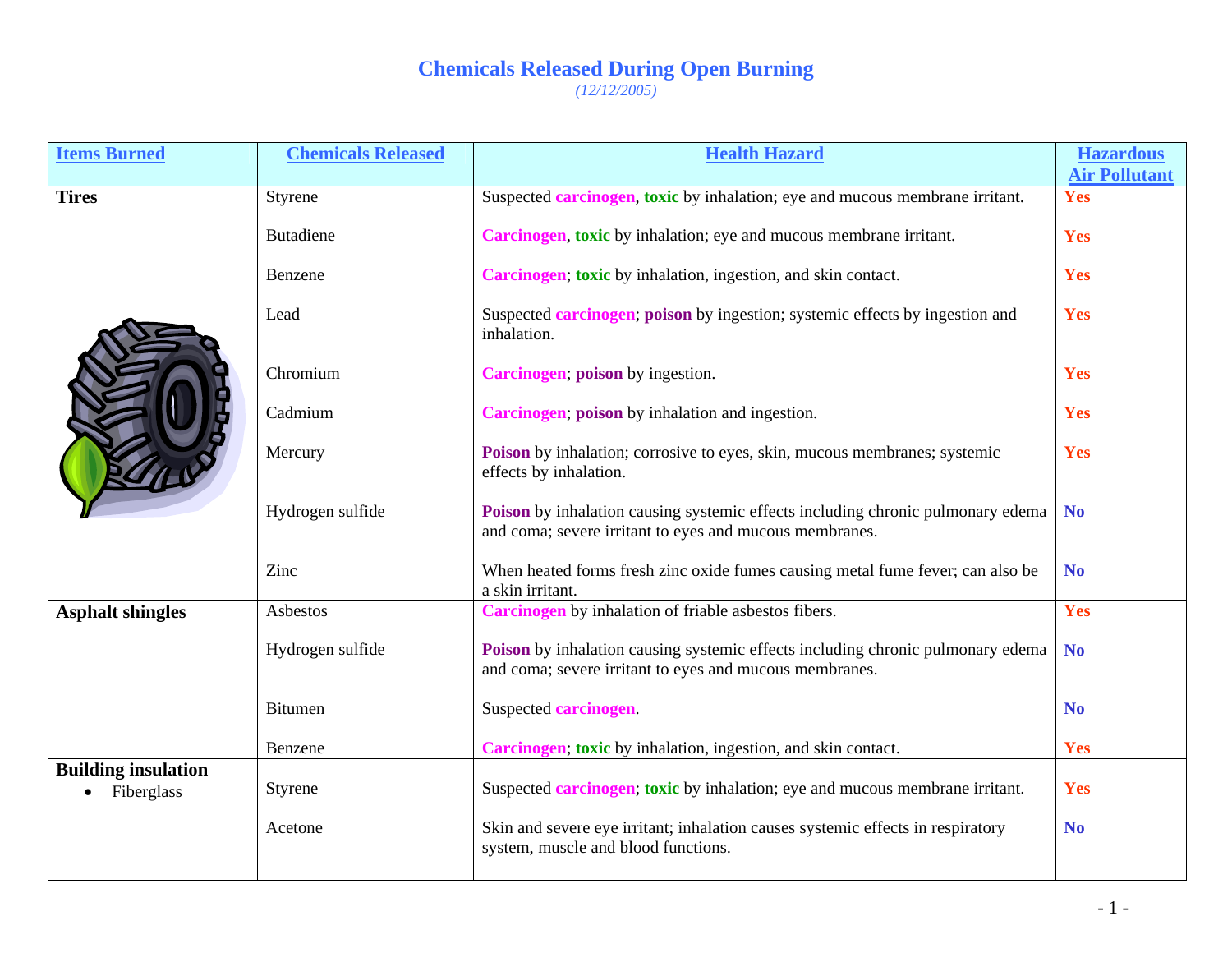| <b>Items Burned</b>                                                                 | <b>Chemicals Released</b> | <b>Health Hazard</b>                                                                                                                                                                                            | <b>Hazardous</b>     |
|-------------------------------------------------------------------------------------|---------------------------|-----------------------------------------------------------------------------------------------------------------------------------------------------------------------------------------------------------------|----------------------|
|                                                                                     |                           |                                                                                                                                                                                                                 | <b>Air Pollutant</b> |
| <b>Building insulation -</b><br>continued<br>Fiberglass -<br>$\bullet$<br>continued | Methyl ethyl ketone       | Systemic effects by inhalation especially affecting respiratory system; severe eye<br>irritant.                                                                                                                 | Yes                  |
|                                                                                     | Phosgene                  | <b>Poison</b> by inhalation: upon inhalation combines with moisture to form<br>hydrochloric acid and carbon monoxide in bronchioles and alveoli of the lungs;<br>severe eye, skin and mucous membrane irritant. | Yes                  |
| Asbestos                                                                            | Asbestos                  | Carcinogen by inhalation of friable asbestos fibers.                                                                                                                                                            | Yes                  |
| Styrofoam                                                                           | Ethylbenzene              | Mildly toxic by ingestion, inhalation, and skin contact; inhalation causes systemic<br>effects including eye, sleep and pulmonary changes.                                                                      | Yes                  |
|                                                                                     | Hydrogen bromide          | A poison gas; corrosive irritant to eyes, skin and mucous membranes;                                                                                                                                            | <b>No</b>            |
|                                                                                     | Hydrogen fluoride         | Corrosive irritant to skin, eyes and mucous membranes; poison by inhalation -<br>inhalation of vapor may cause ulcers of upper respiratory tract.                                                               | Yes                  |
|                                                                                     | Hydrogen chloride         | Highly corrosive irritant to eyes, skin and mucous membranes; mildly toxic by<br>inhalation.                                                                                                                    | Yes                  |
|                                                                                     | <b>Dioxins</b>            | Carcinogen; a deadly experimental poison by ingestion, skin contact, and<br>intraperitoneal routes. Immobile in contaminated soil and may be retained for<br>years.                                             | Yes                  |
|                                                                                     | Furans                    | Poison by ingestion; when heated to decomposition emits toxic fumes of chlorine.                                                                                                                                | Yes                  |
| <b>Electrical wiring</b><br>insulation                                              | Hydrogen chloride         | Highly corrosive irritant to eyes, skin, and mucous membranes; mildly toxic by<br>inhalation.                                                                                                                   | Yes                  |
|                                                                                     | Phosgene                  | Poison by inhalation: upon inhalation combines with moisture to form<br>hydrochloric acid and carbon monoxide in bronchioles and alveoli of the lungs;<br>severe eye, skin and mucous membrane irritant.        | Yes                  |
|                                                                                     | Dioxins                   | Carcinogen; a deadly experimental poison by ingestion, skin contact and<br>intraperitoneal routes. Immobile in contaminated soil and may be retained for<br>years.                                              | Yes                  |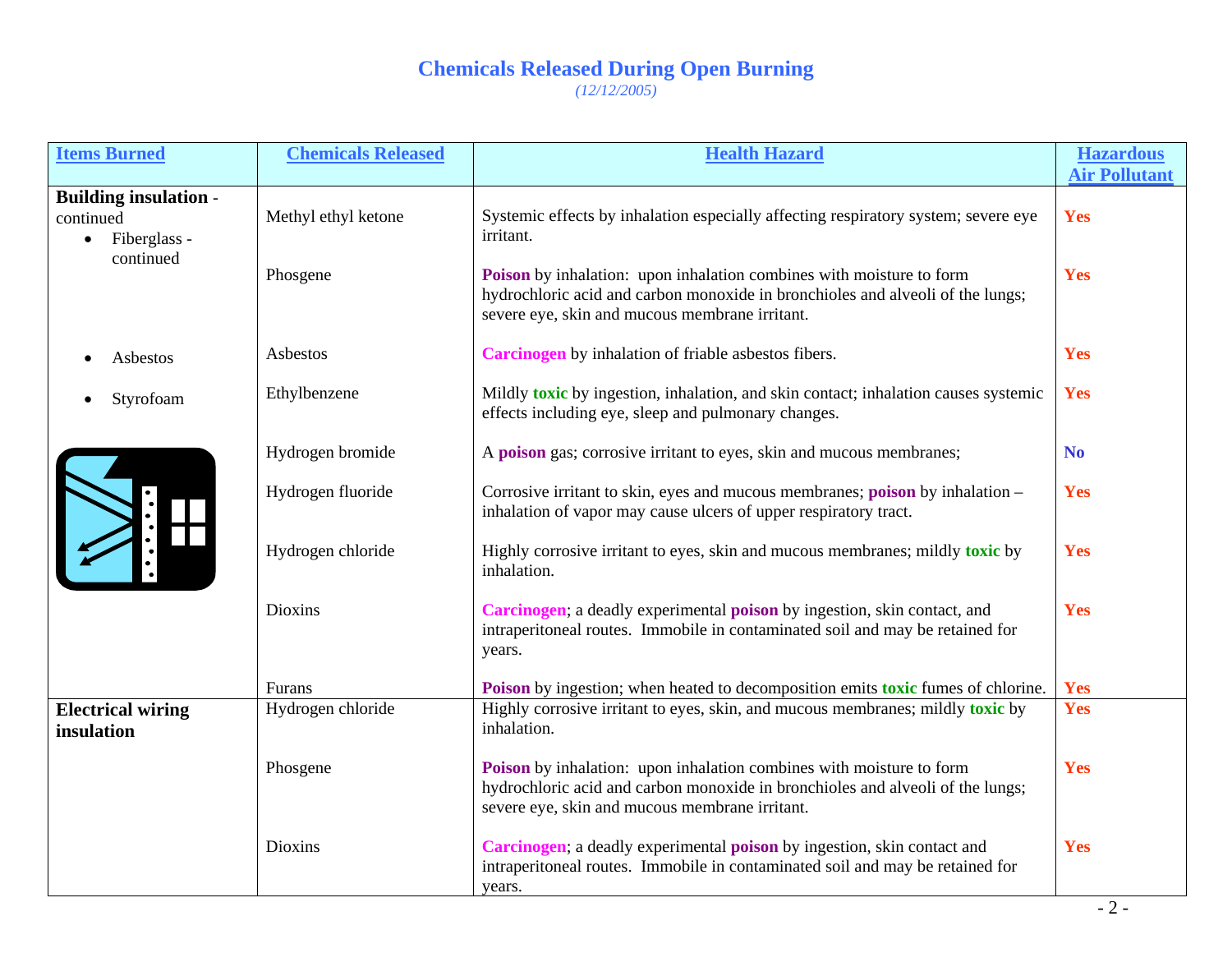| <b>Items Burned</b>                                | <b>Chemicals Released</b> | <b>Health Hazard</b>                                                                                                                                               | <b>Hazardous</b><br><b>Air Pollutant</b> |
|----------------------------------------------------|---------------------------|--------------------------------------------------------------------------------------------------------------------------------------------------------------------|------------------------------------------|
| <b>Electrical wiring</b><br>insulation - continued | Furans                    | Poison by ingestion; when heated to decomposition emits toxic fumes of<br>chlorides.                                                                               | Yes                                      |
| Paints, varnishes,<br>cleaning supplies, etc       | Benzene                   | Carcinogen; toxic by inhalation, ingestion, and skin contact.                                                                                                      | Yes                                      |
|                                                    | Methylene chloride        | Carcinogen; poison by injection; toxic by inhalation and ingestion.                                                                                                | Yes                                      |
|                                                    | Perchloroethylene         | Carcinogen; toxic by inhalation and ingestion.                                                                                                                     | Yes                                      |
|                                                    | Lead                      | Suspected <b>carcinogen</b> ; poison by ingestion; systemic effects by ingestion and<br>inhalation.                                                                | Yes                                      |
|                                                    | Methyl ethyl ketone       | Systemic effects by inhalation especially affecting respiratory system; severe eye<br>irritant                                                                     | Yes                                      |
|                                                    | <b>Dioxins</b>            | Carcinogen; a deadly experimental poison by ingestion, skin contact and<br>intraperitoneal routes. Immobile in contaminated soil and may be retained for<br>years. | Yes                                      |
| <b>Pressure Treated Wood</b>                       | Arsenic                   | Carcinogen; poison by ingestion; flammable in the form of dust when exposed to                                                                                     | Yes                                      |
| <b>Chromated Copper</b><br>Arsenate                |                           | heat or flame.                                                                                                                                                     |                                          |
|                                                    | Chromium                  | Carcinogen; poison by ingestion.                                                                                                                                   | Yes                                      |
|                                                    | Copper                    | Systemic effects by ingestion causes nausea and vomiting.                                                                                                          | N <sub>0</sub>                           |
| Pentachlorophenol                                  | Pentachlorophenol         | Suspected <b>carcinogen</b> ; poison by ingestion and inhalation.                                                                                                  | Yes                                      |
|                                                    | Diesel Fuel               | Combustible; when heated to decomposition emits acrid smoke and irritating<br>fumes.                                                                               | <b>No</b>                                |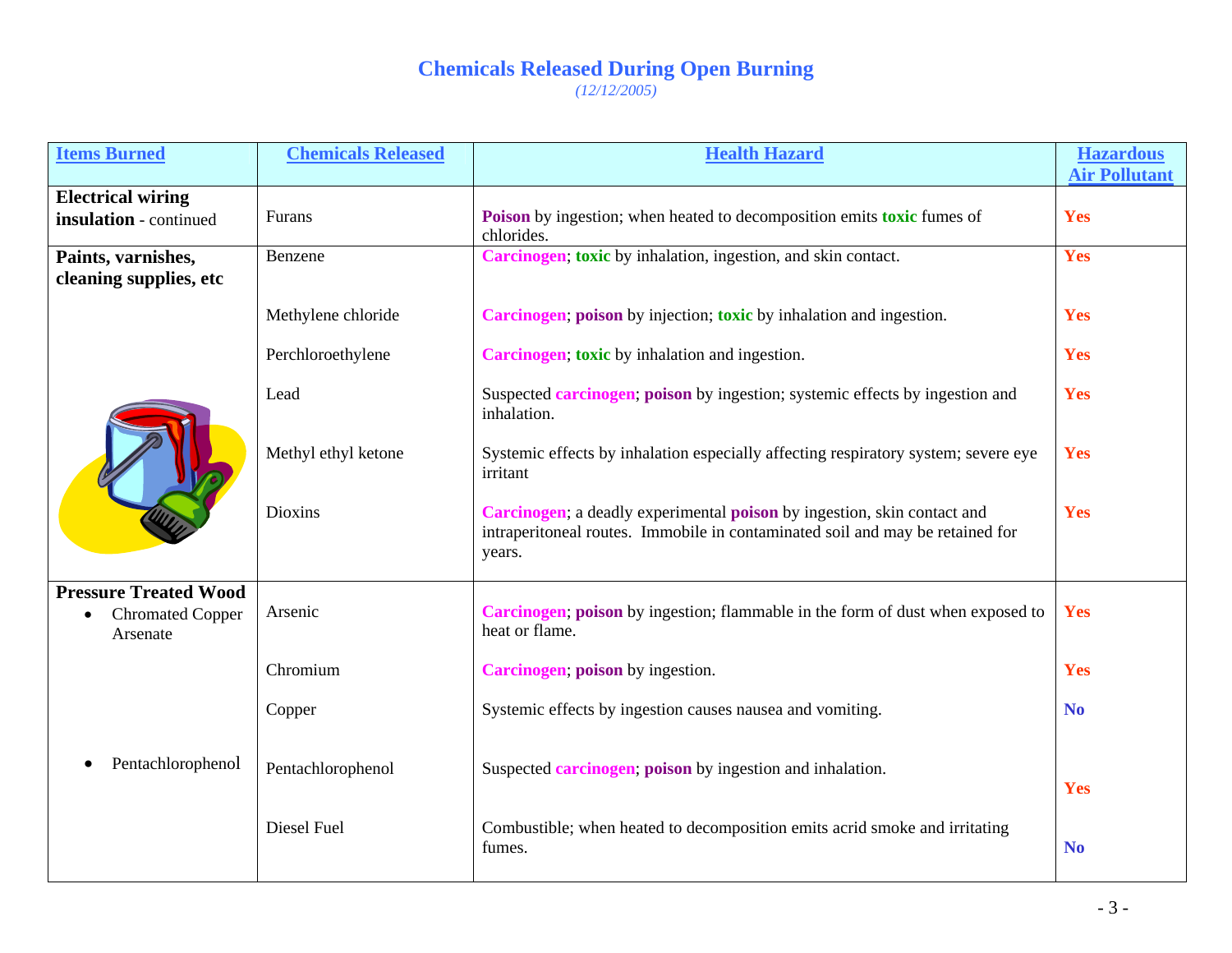| <b>Items Burned</b>                                                               | <b>Chemicals Released</b>         | <b>Health Hazard</b>                                                                                                                                                                                                       | <b>Hazardous</b>     |
|-----------------------------------------------------------------------------------|-----------------------------------|----------------------------------------------------------------------------------------------------------------------------------------------------------------------------------------------------------------------------|----------------------|
|                                                                                   |                                   |                                                                                                                                                                                                                            | <b>Air Pollutant</b> |
| <b>Pressure Treated Wood</b><br>- continued<br>• Pentachlorophenol -<br>continued | Guaiacol                          | Poison by ingestion; eye and skin irritant.                                                                                                                                                                                | N <sub>o</sub>       |
|                                                                                   | Arsenic                           | Carcinogen; poison by ingestion; flammable in the form of dust when exposed to<br>heat or flame.                                                                                                                           | Yes                  |
|                                                                                   | Hexachlorobenzene                 | Carcinogen; poison; mildly toxic by inhalation.                                                                                                                                                                            | Yes                  |
| Creosote                                                                          | Creosols                          | <b>Toxic</b> by ingestion and skin contact. Irritant to mucous membranes and skin.                                                                                                                                         | Yes                  |
|                                                                                   | Diesel fuel                       | Combustible; when heated to decomposition emits acrid smoke and irritating<br>fumes                                                                                                                                        | N <sub>o</sub>       |
| Plywood/wood, particle<br>board, paneling, etc.                                   | Arsenic                           | Carcinogen; poison by ingestion; flammable in the form of dust when exposed to<br>heat or flame                                                                                                                            | Yes                  |
|                                                                                   | Formaldehyde                      | Carcinogen; poison by ingestion, skin contact, inhalation, intravenous,<br>intraperitoneal and subcutaneous routes; inhalation causes systemic effects<br>including watering of the eyes, olfactory and pulmonary changes. | Yes                  |
| <b>Upholstery</b><br>Nylon                                                        | Polybrominated diphenyl<br>ethers | Possible <b>carcinogen</b> ; poison by ingestion.                                                                                                                                                                          | N <sub>o</sub>       |
|                                                                                   | Hydrogen chloride                 | Highly corrosive irritant to eyes, skin and mucous membranes; mildly toxic by<br>inhalation.                                                                                                                               | Yes                  |
|                                                                                   | Hydrochloric acid                 | Corrosive; mildly toxic by inhalation; when heated to decomposition emits toxic<br>fumes of chlorides.                                                                                                                     | Yes                  |
|                                                                                   | Hydrogen cyanide                  | Asphyxiant; deadly human and experimental <b>poison</b> by all routes.                                                                                                                                                     | Yes                  |
|                                                                                   | <b>Dioxins</b>                    | Carcinogen; a deadly experimental poison by ingestion, skin contact and<br>intraperitoneal routes. Immobile in contaminated soil and may be retained for<br>years.                                                         | Yes                  |
|                                                                                   |                                   |                                                                                                                                                                                                                            |                      |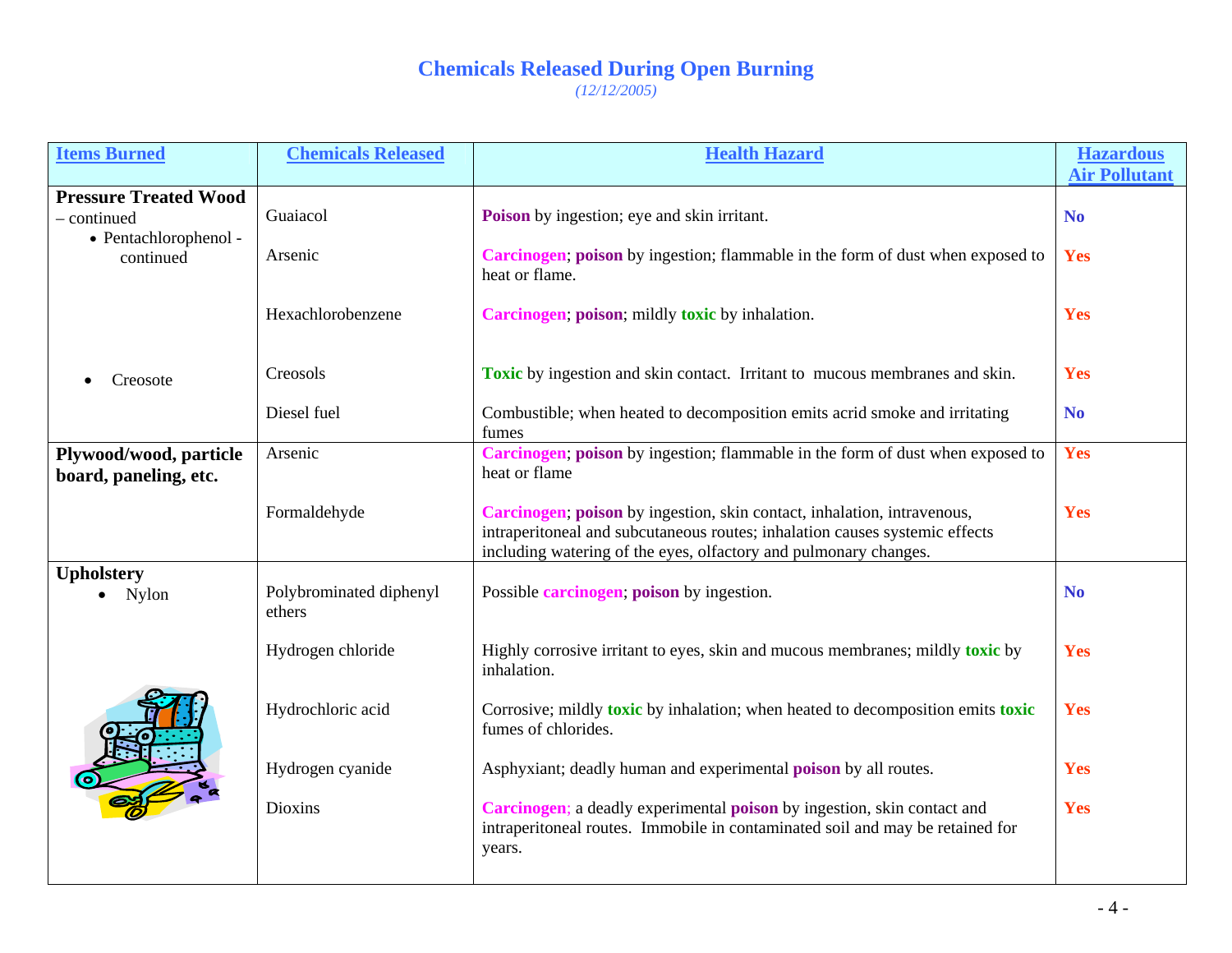| <b>Items Burned</b>           | <b>Chemicals Released</b> | <b>Health Hazard</b>                                                                                                                            | <b>Hazardous</b>     |
|-------------------------------|---------------------------|-------------------------------------------------------------------------------------------------------------------------------------------------|----------------------|
|                               |                           |                                                                                                                                                 | <b>Air Pollutant</b> |
| <b>Upholstery</b> - continued | Hydrogen Sulfide          | Poison by inhalation causing systemic effects including chronic pulmonary edema                                                                 | <b>No</b>            |
| Nylon -                       |                           | and coma; severe irritant to eyes and mucous membranes.                                                                                         |                      |
| continued                     |                           |                                                                                                                                                 |                      |
|                               | Formaldehyde              | Carcinogen; poison by ingestion, skin contact, inhalation, intravenous,                                                                         | Yes                  |
| Wool                          |                           | intraperitoneal and subcutaneous routes; inhalation causes systemic effects<br>including watering of the eyes, olfactory and pulmonary changes. |                      |
|                               |                           |                                                                                                                                                 |                      |
|                               | Acrolein                  | Poison by inhalation, severe eye and skin irritant.                                                                                             |                      |
|                               |                           |                                                                                                                                                 | Yes                  |
| Cotton                        |                           |                                                                                                                                                 | Yes                  |
| <b>Electronic devices/TVs</b> | Lead                      | Suspected <b>carcinogen</b> ; poison by ingestion; systemic effects by ingestion and<br>inhalation.                                             |                      |
|                               |                           |                                                                                                                                                 |                      |
|                               | Mercury                   | <b>Poison</b> by inhalation; corrosive to eyes, skin, mucous membranes; systemic                                                                | Yes                  |
|                               |                           | effects by inhalation. Poison by inhalation; corrosive to eyes, skin, mucus                                                                     |                      |
|                               |                           | membrane.                                                                                                                                       |                      |
|                               |                           |                                                                                                                                                 |                      |
|                               | Cadmium                   | Carcinogen; poison by inhalation and ingestion.                                                                                                 | Yes                  |
| <b>Plastic items, PVC</b>     | Hydrogen cyanide          | Asphyxiant; deadly human and experimental <b>poison</b> by all routes.                                                                          | Yes                  |
| piping, furniture, and        |                           |                                                                                                                                                 |                      |
| toys                          | Hydrogen chloride         | Highly corrosive irritant to eyes, skin and mucous membranes; mildly toxic by                                                                   | Yes                  |
|                               |                           | inhalation.                                                                                                                                     |                      |
|                               |                           |                                                                                                                                                 |                      |
|                               | Hydrochloric acid         | Corrosive; mildly toxic by inhalation; when heated to decomposition emits toxic                                                                 | Yes                  |
|                               |                           | fumes of chlorides.                                                                                                                             |                      |
|                               | Benzene                   | Carcinogen; toxic by inhalation, ingestion, and skin contact.                                                                                   | Yes                  |
|                               |                           |                                                                                                                                                 |                      |
|                               | Cadmium                   | Carcinogen; poison by inhalation and ingestion.                                                                                                 | Yes                  |
|                               |                           |                                                                                                                                                 |                      |
|                               | Chromium oxide            | Carcinogen; poison by ingestion, eye and skin irritant.                                                                                         | Yes                  |
|                               |                           |                                                                                                                                                 |                      |
|                               | Lead                      | Suspected <b>carcinogen</b> ; poison by ingestion; systemic effects by ingestion and                                                            | Yes                  |
|                               |                           | inhalation.                                                                                                                                     |                      |
|                               |                           |                                                                                                                                                 |                      |
|                               | Styrene                   | Suspected <b>carcinogen</b> ; toxic by inhalation, eye and mucus membrane irritant.                                                             | Yes                  |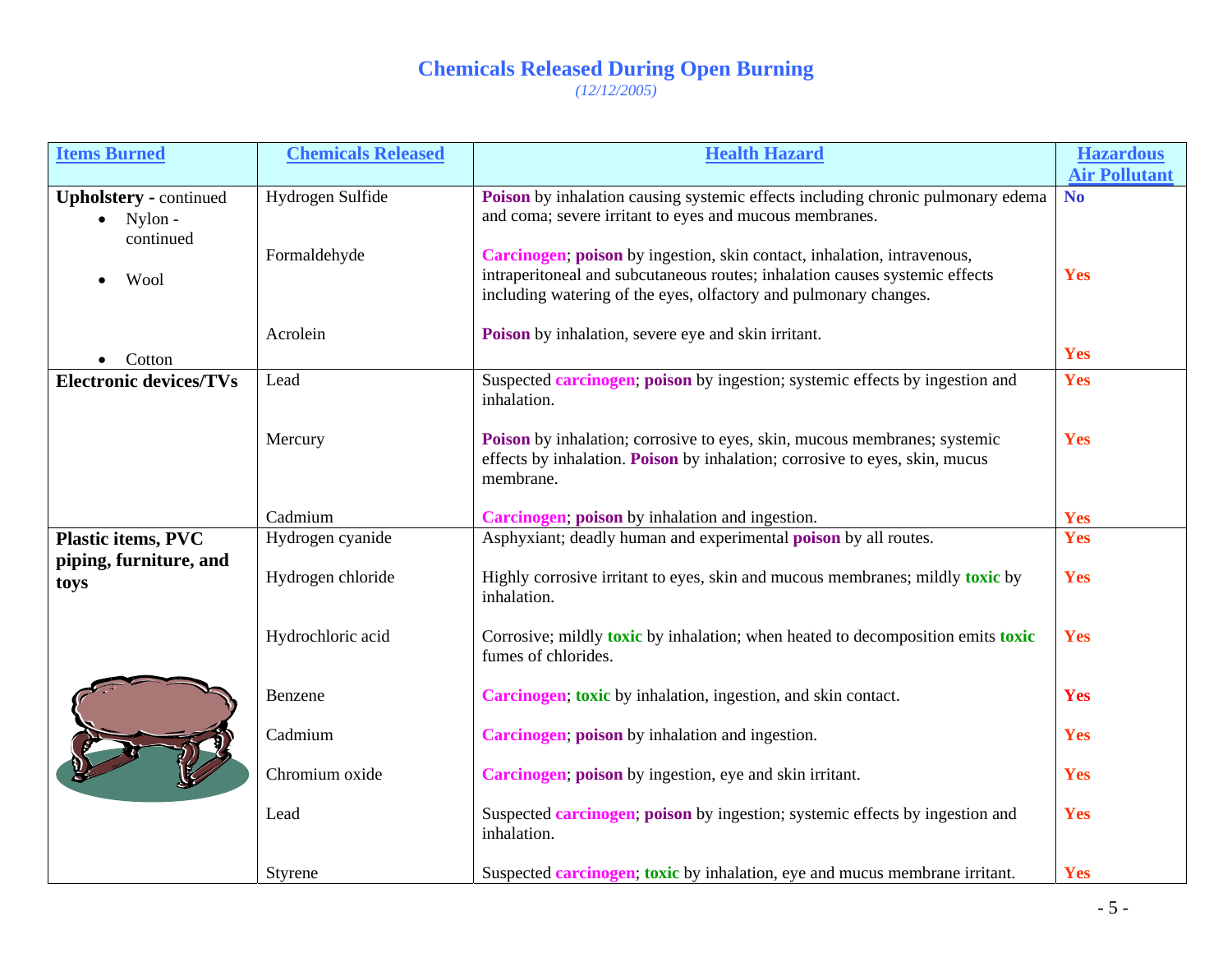| <b>Items Burned</b>              | <b>Chemicals Released</b> | <b>Health Hazard</b>                                                                                                                                                                                                       | <b>Hazardous</b>     |
|----------------------------------|---------------------------|----------------------------------------------------------------------------------------------------------------------------------------------------------------------------------------------------------------------------|----------------------|
|                                  |                           |                                                                                                                                                                                                                            | <b>Air Pollutant</b> |
| <b>Plastic items</b> - continued | Carbon tetrachloride      | Carcinogen; poison by ingestion, mildly toxic by inhalation.                                                                                                                                                               | Yes                  |
|                                  | Acrolein                  | Poison by inhalation, severe eye and skin irritant.                                                                                                                                                                        | Yes                  |
|                                  | Phosgene                  | Poison by inhalation: upon inhalation combines with moisture to form<br>hydrochloric acid and carbon monoxide in bronchioles and alveoli of the lungs;<br>severe eye, skin and mucous membrane irritant                    | Yes                  |
|                                  | Dioxins                   | Carcinogen; a deadly experimental poison by ingestion, skin contact and<br>intraperitoneal routes. Immobile in contaminated soil and may be retained for<br>years.                                                         | Yes                  |
|                                  | Furans                    | Poison by ingestion; when heated to decomposition emits toxic fumes of<br>chlorides.                                                                                                                                       | Yes                  |
| <b>Flooring, siding</b>          |                           |                                                                                                                                                                                                                            |                      |
| Vinyl                            | Hydrogen cyanide          | Asphyxiant; deadly human and experimental <b>poison</b> by all routes.                                                                                                                                                     | Yes                  |
|                                  | Hydrochloric acid         | Corrosive; mildly <b>toxic</b> by inhalation; when heated to decomposition emits <b>toxic</b><br>fumes of chlorides.                                                                                                       | Yes                  |
|                                  | Dioxins                   | Carcinogen; a deadly experimental poison by ingestion, skin contact and<br>intraperitoneal routes. Immobile in contaminated soil and may be retained for<br>years.                                                         | Yes                  |
| Asbestos                         | Asbestos                  | Carcinogen by inhalation of friable asbestos fibers.                                                                                                                                                                       | Yes                  |
| <b>Clothing</b><br>Nylon         | Nitrogen oxide            | Moderately toxic by inhalation, a general anesthetic; self explodes at high<br>temperatures.                                                                                                                               | N <sub>0</sub>       |
| Cotton                           | Formaldehyde              | Carcinogen; poison by ingestion, skin contact, inhalation, intravenous,<br>intraperitoneal and subcutaneous routes; inhalation causes systemic effects<br>including watering of the eyes, olfactory and pulmonary changes. | Yes                  |
|                                  | Acrolein                  | Poison by inhalation, severe eye and skin irritant.                                                                                                                                                                        | Yes                  |